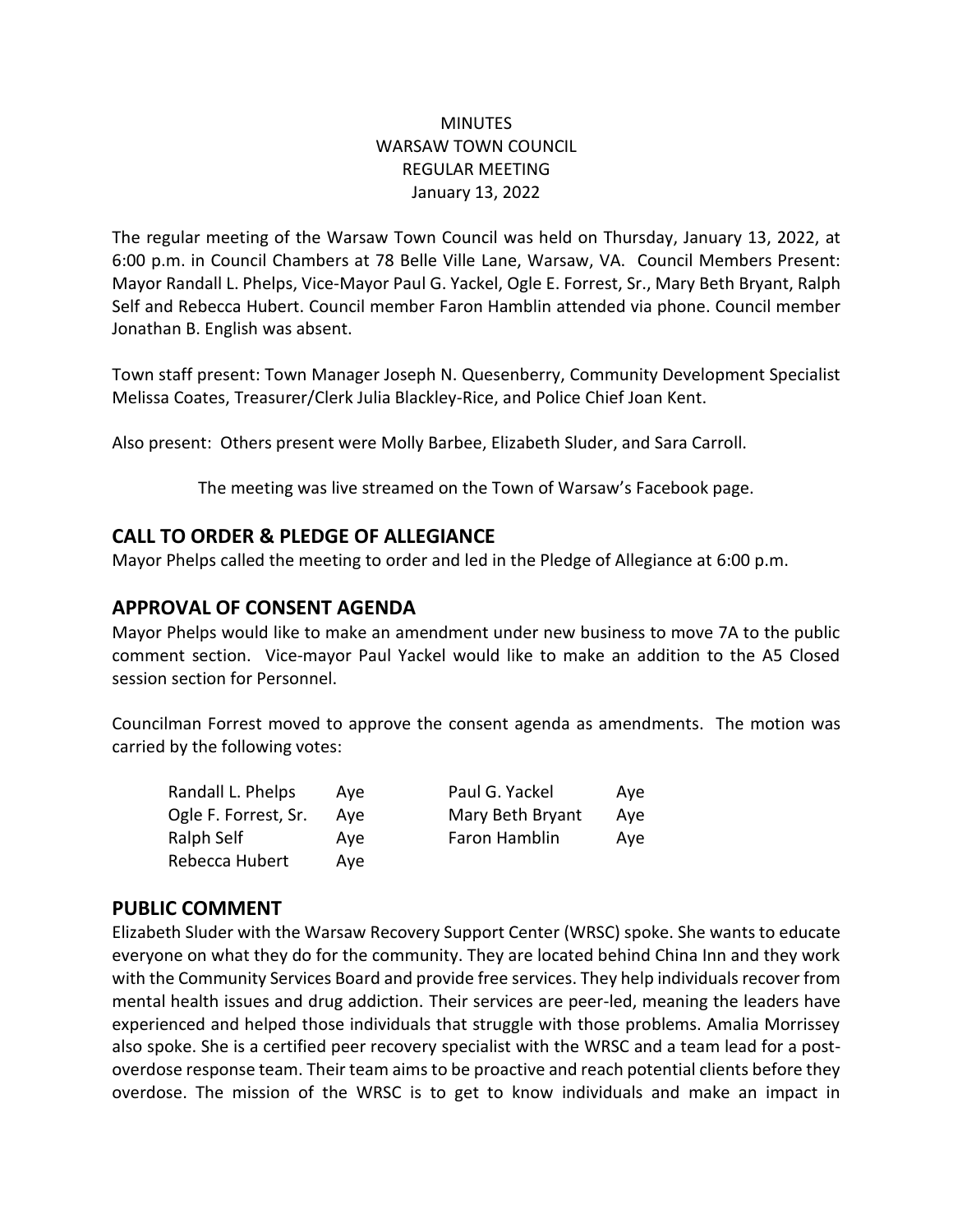preventing the destruction of individual lives through addiction and mental health disorders. The Recovery Fest will be held in December.

With no further public comments, Mayor Phelps closed the public comment portion of the meeting.

## **REPORTS**

Mayor's Report: Would like to get a report for next month's meeting showing how the budget is doing and some highlights and possible challenges.

Town Manager's Report:

- Town Council election: Candidacy forms for the Town Council election are due to the registrar in early June.
- Community Market: The community market is back for the second year. It will be held on Fridays from 11am to 7pm. We're hoping the time change helps bring more people after working hours.
- Town code recodification: We received our updated code binders and will need to schedule a public hearing and approve the new code. It will also be online for everyone to have access to.

Police Report: Chief Kent gave the report. They had 10 arrests, 56 traffic stops with 24 summonses issued, and 94 calls for service.

Planning Commission: There was no Planning Commission meeting.

Northern Neck Regional Jail: Included in packet.

Council Committee Reports: Personnel Committee met in closed session. Will need to meet with Town Council in closed session.

WWTP Report: Information provided by plant manager, Garrett Withers, and presented by Town Manager Joseph Quesenberry. Average flow of 17,900 gallons. Max flow was 182,800 gallons. Average total nitrogen was 2.59 and average total phosphorus was .09.

ARPA: Monthly report of ARPA funds. There was an issue with the orange truck and it no longer runs, there is also a rust issue with one of the newer trucks. We decided to get a truck on order for a cost of \$34,445.00 for an F150 4WD. So that is the only change in the funds for right now.

### **OLD BUSINESS**

### Project Reports:

**Community Market-** Met with the engineers. The USDA allows for a design build bid advertisement to be placed. The goal is to have bids out in February with a return in March. The structure might be there for the last part of the market.

> Minutes – WTC January 13, 2022 P a g e | **2**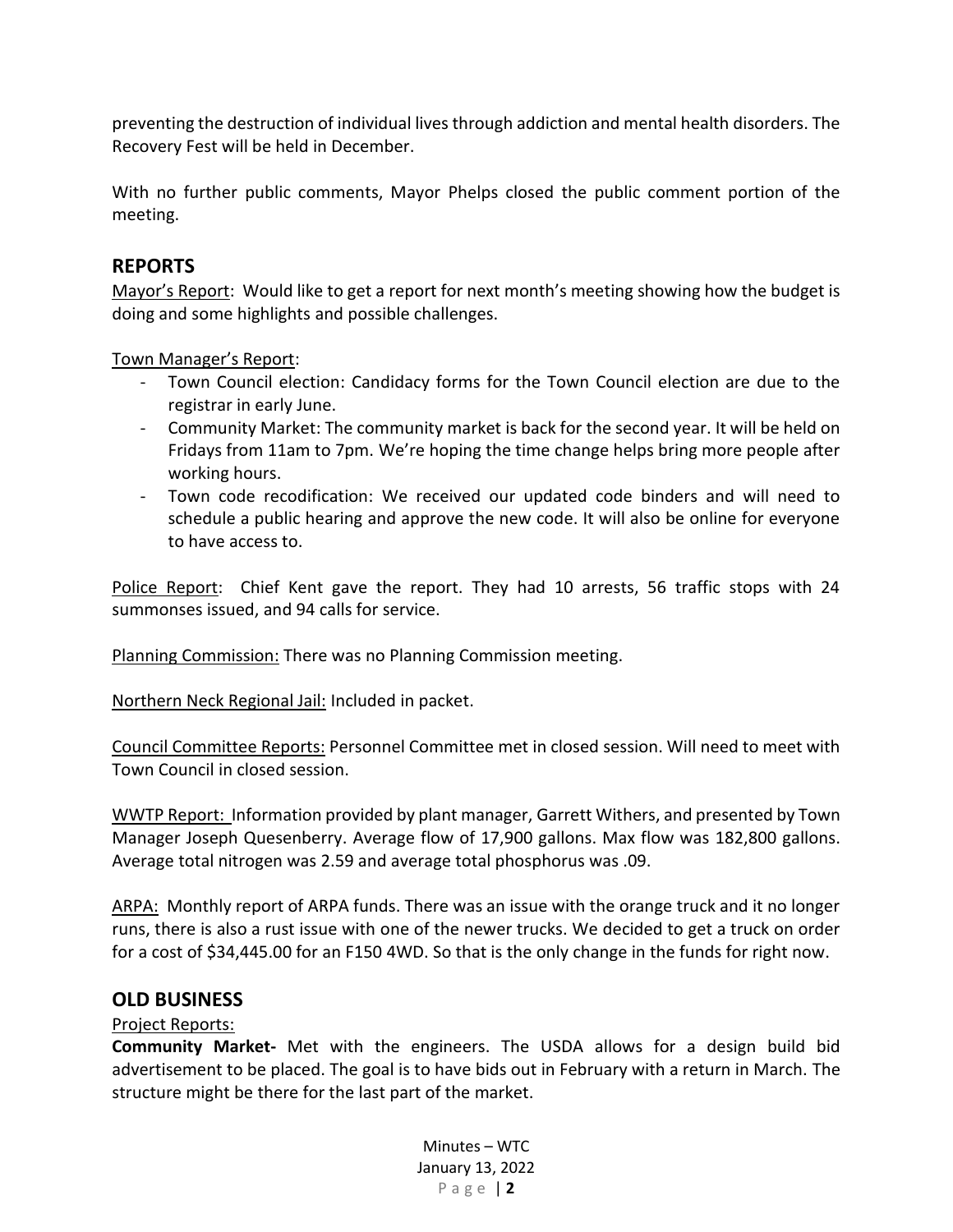**IRF-** The Brewing Company submitted a reimbursement request of \$45,000. They are progressing and will start on the patio soon and the brewing equipment will also be coming in soon. If everything goes as planned, he plans on opening late August or early September.

**Housing Grant-** We are still moving forward but are just waiting on a contract from DHCD.

**Comprehensive plan update-** Richmond County has begun the process of updating the comprehensive plan. We need to think about updating the comprehensive plan for the Town, being that it is one of the guiding documents for the Town. It would be a very intensive process, but outsourcing might be a good option.

#### **NEW BUSINESS**

**Marijuana Regulation and Retail operations-** There are things you will have to answer/provide in order to codify that at the Town level. Such as hours of operation, days of operation, etc. for retail outlets. In the next month Council will need to decide on more details such as which zoning areas it would fit into and how far recreational use would need to be from public property and so on. The attorney is working on regulations and details.

**Planning Commission Appointment-** Councilman Forrest made a motion to appoint Carey Allen to Planning Commission for a 4-year term starting 1/1/2022 and ending 12/31/2025. Councilwoman Hubert seconded the motion, carried by the following votes:

| Randall L. Phelps    | Ave | Paul G. Yackel   | Ave |
|----------------------|-----|------------------|-----|
| Ogle F. Forrest, Sr. | Ave | Mary Beth Bryant | Ave |
| Ralph Self           | Ave | Faron Hamblin    | Ave |
| Rebecca Hubert       | Ave |                  |     |

**NN Arts Center**- Information is in packets. The arts center is being run by Janis Jones; she would like to bring Arts to Warsaw. Planning to bring her vision to Town in the Spring. This is a startup in this area, but she currently has a location in Fredericksburg. There will be different featured artists, paint nights, showings, art festivals, etc.

#### **CLOSED SESSION: Personnel – Section 2.2-3711 A5 (Prospective Business)**

Vice-Mayor Yackel moved to enter closed session in accordance with Section 2.2-3711A (5) Prospective Business of the Virginia Freedom of Information Act. The motion was seconded by Councilman Forrest and carried with the following votes.

| Randall L. Phelps    | Ave | Paul G. Yackel   | Ave |
|----------------------|-----|------------------|-----|
| Ogle F. Forrest, Sr. | Ave | Mary Beth Bryant | Ave |
| Ralph Self           | Ave | Faron Hamblin    | Ave |
| Rebecca Hubert       | Ave |                  |     |